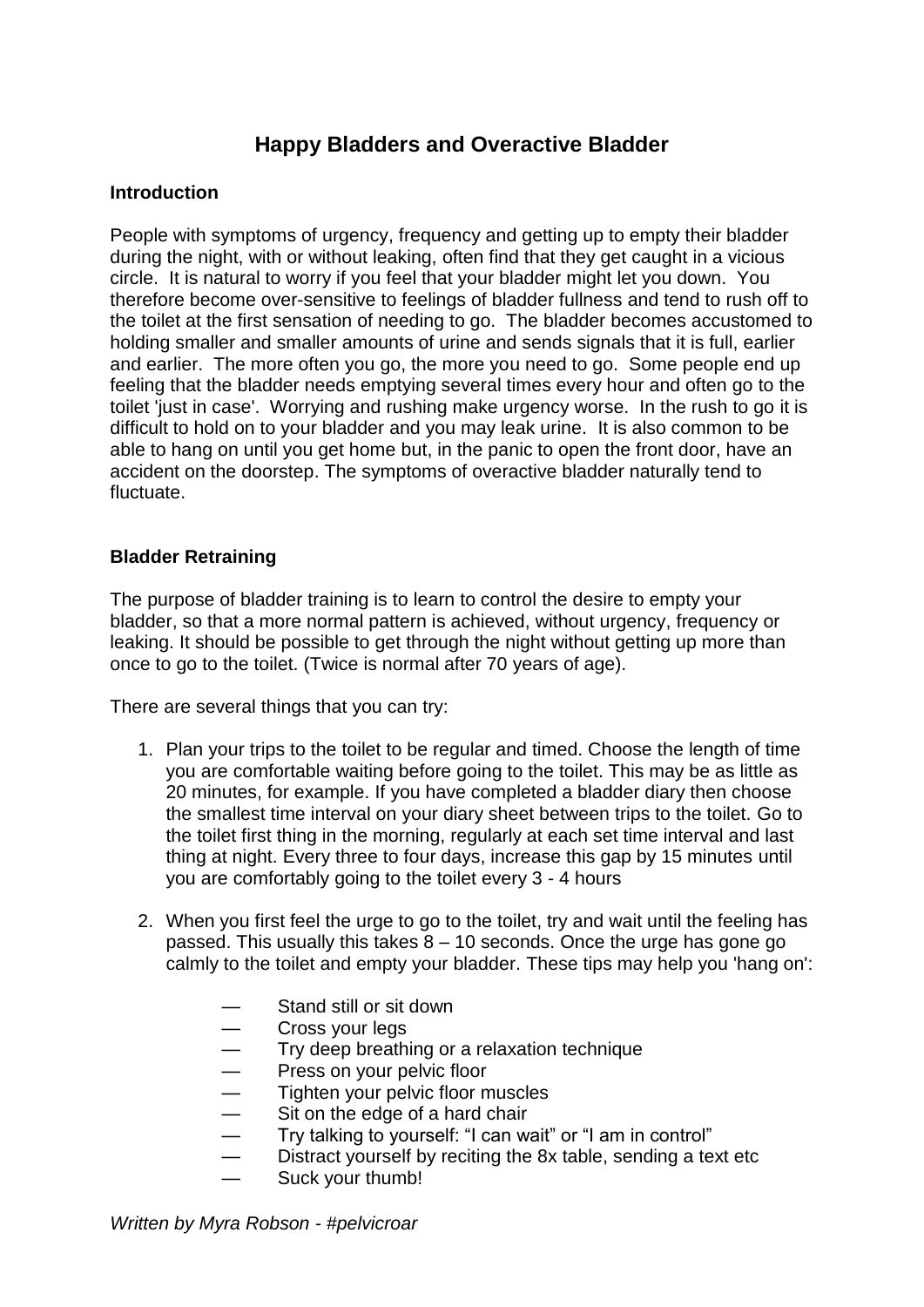If you are liable to start leaking urine when you hang on, wearing an absorbent pad may add to your confidence. It can be very difficult at first, but it really does get easier with practice!

If you find that you can reduce or eliminate the urge but it returns on the way to the toilet, stop and repeat the process.

At night, see if you can suppress the urge and go back to sleep. If this does not work, go to the toilet and try again next time.

3. Once you are confident you can 'hang-on', try delaying setting off for the toilet and increase this time by five minutes a day until you are going every  $3 - 4$ hours.

### **Fluid volume**

While you are re-training your bladder you should not limit the amount you drink. Most adults need to drink 1½ litres of fluid in a day (more in hot weather or if very active), depending on your body size. A good rule of thumb is to drink about 24ml for every kilo of body weight, per day. However, this intake can be timed to your convenience. Drink less if you are going out or will be away from a toilet for a long time, and make it up when you get home. Remember that some foods, such as soup, fruits and salads, contain a high water content and this contributes to your fluid intake.

#### **Fluid types**

Some people find that certain drinks upset their bladders more than others. It may be worth cutting out each one in turn to see if this helps: Coffee (strong filter coffee especially); tea (often worse than coffee); fizzy drinks; squash; alcohol (especially spirits, champagne and white wine); fruit juice; Ribena; decaffeinated drinks; and drinks containing sweeteners.

If you drink a lot of coffee, tea or cola, reduce your intake over 7-10 days to avoid side effects of caffeine withdrawal. You could also try drinking water only for a few days, then introduce one drink at a time and note its effect on your bladder. Other bladder-friendly drinks are milk, chamomile tea and peppermint tea.

Bladder friendly drinks include water, milk, peppermint tea and chamomile tea.